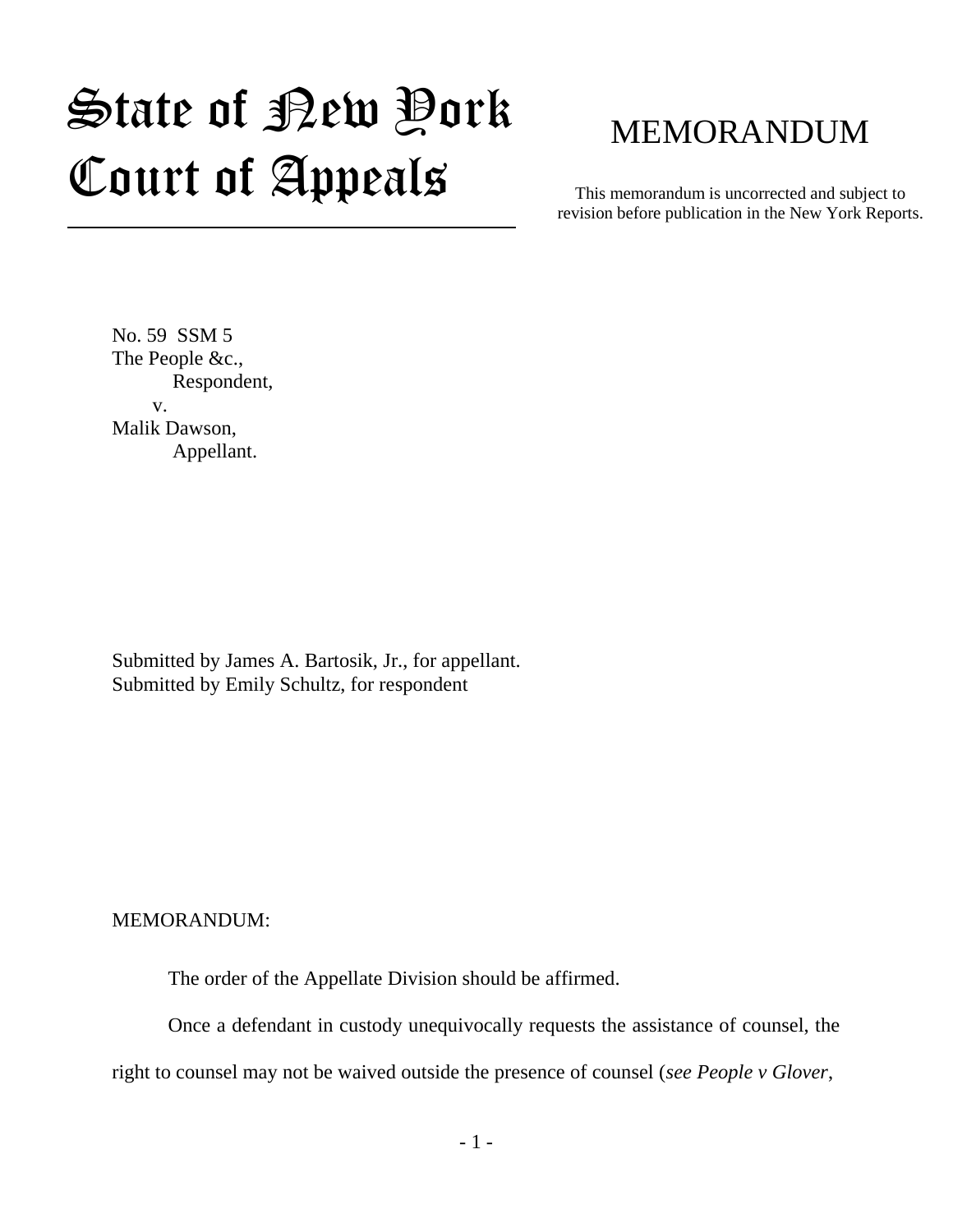87 NY2d 838, 839 [1995]). But "[a] suggestion that counsel might be desired; a notification that counsel exists; or a query as to whether counsel ought to be obtained will not suffice" to unequivocally invoke the indelible right to counsel (*see People v Mitchell*, 2 NY3d 272, 276 [2004], citing *People v Roe*, 73 NY2d 1004 [1989]; *People v Fridman*, 71 NY2d 845 [1988]; *People v Hicks*, 69 NY2d 969 [1987]). Furthermore, "[w]hether a particular request is or is not unequivocal is a mixed question of law and fact that must be determined with reference to the circumstances surrounding the request including the defendant's demeanor, manner of expression and the particular words found to have been used by the defendant" (*Glover*, 87 NY2d at 839).

Here, there is support in the record<sup>1</sup> for the lower courts' determination that defendant—whose inquiries and demeanor suggested a conditional interest in speaking with an attorney only if it would not otherwise delay his clearly-expressed wish to speak to the police—did not unequivocally invoke his right to counsel while in custody. That mixed question of law and fact is therefore beyond further review by this Court (*id.*; *see Mitchell*, 2 NY3d at 276). Defendant's remaining contentions are without merit.

 $<sup>1</sup>$  As the dissent recognizes, there is no official transcript of the videotaped conversation</sup> between the police and defendant, but even the dissent's self-transcribed account reflects record support for the lower courts' findings.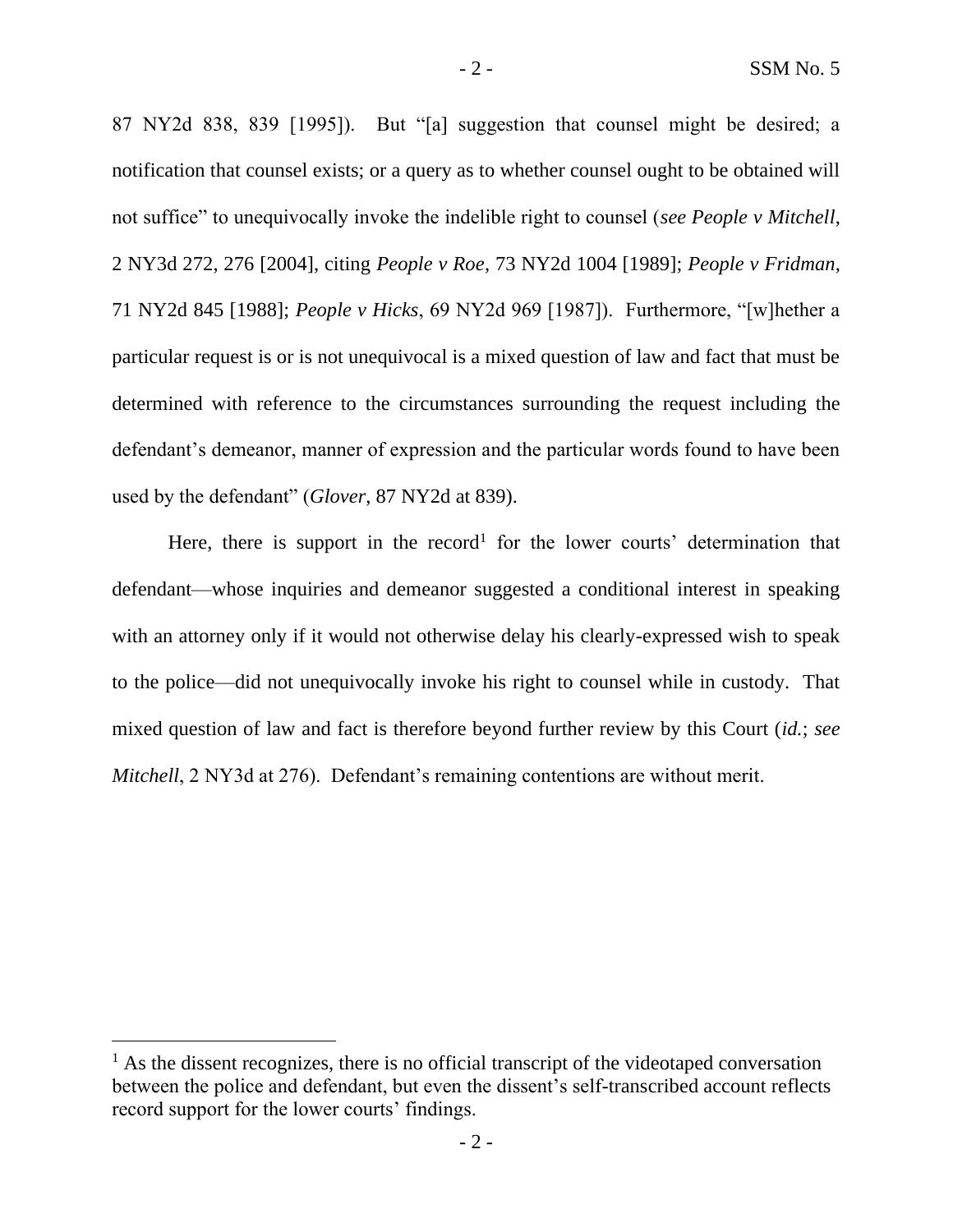WILSON, J. (dissenting):

A week after an alleged sexual offense occurred, the police arrested 19-year-old Malik Dawson. It is clear from videotaped record of the interrogation that Mr. Dawson unequivocally and repeatedly asked to contact his lawyer. Instead, he was never given the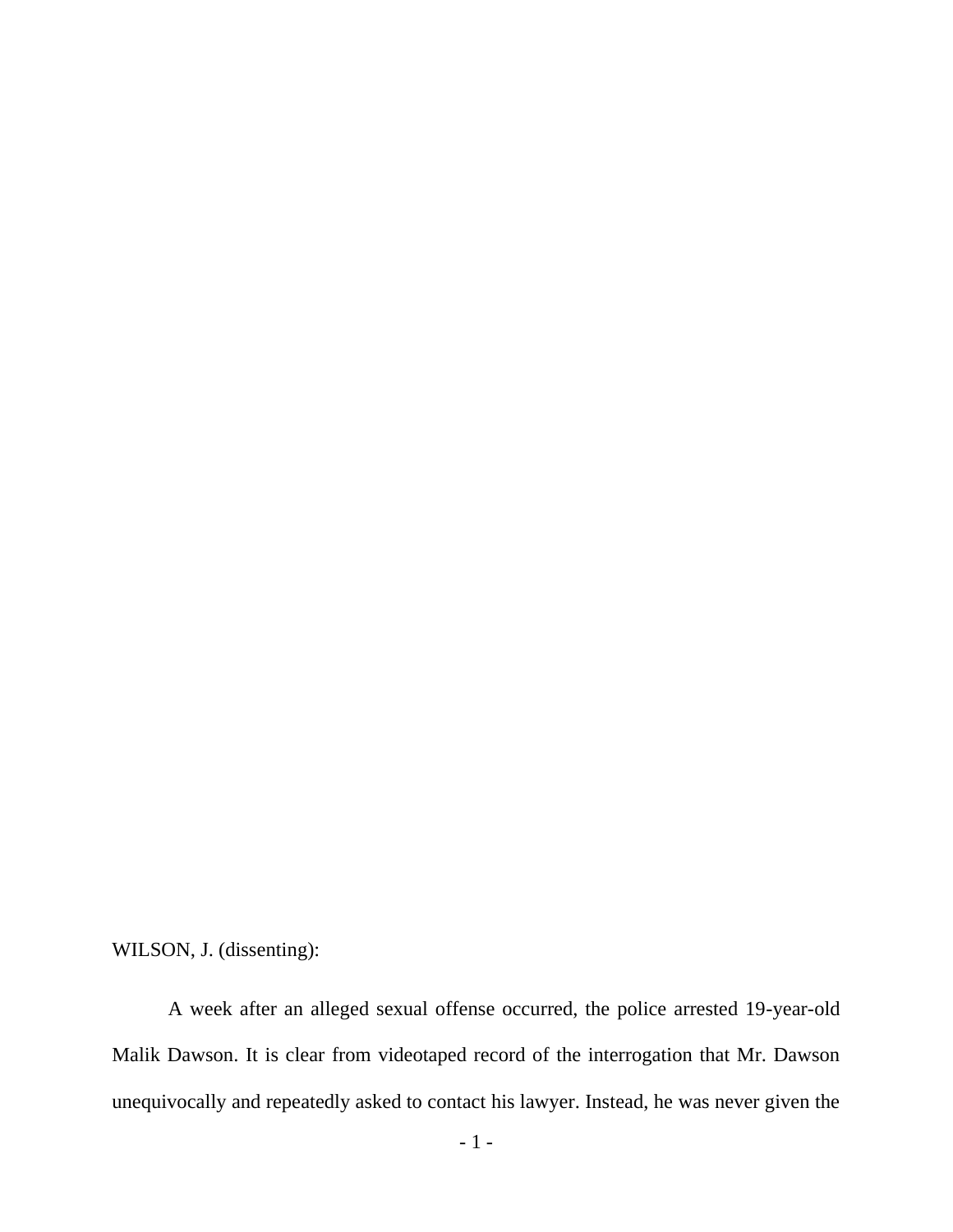chance to do so, and eventually consented to waive his *Miranda* rights. If the video were not part of a sealed record, you could see this for yourself. Instead, you will have to bear through what my transcription of the video shows. Because Mr. Dawson clearly requested counsel, any subsequent waiver of his *Miranda* rights, without counsel present, was invalid (*see People v Cunningham*, 49 NY2d 203, 207 [1980]). The majority's holding vitiates the privilege against self-incrimination, right to counsel and due process that our Court has scrupulously guarded through protections deliberately greater than those afforded under the federal Constitution. Regrettably, today's decision is merely the latest in a string in which we disregard the clear meaning of a defendant's words by applying a standard of verbal precision even jurists find hard to meet.

#### I.

About a week after an alleged sexual assault occurred, the police arrested Malik Dawson. He was brought to the police station in handcuffs where police took his phone, shackled his leg to a chair, and instructed him to sit and wait in a small room. He was not informed of why he had been brought to the police station or what the police wanted to talk about. After waiting alone for close to two hours, a detective entered the room. Mr. Dawson asked, "What's going on?" The detective responded, "I know you want to figure this out and why you're down here and I want to explain it to you, but before I could do that, you're in a police station, OK." The detective asked, "Have you ever heard of Miranda rights?" Mr. Dawson answered, "No." The detective then asked, "So you ever watch Cops, Law and Order, anything like that?" Mr. Dawson responded, "Yeah, I've seen a couple of them." The detective then said, "You know, when they interview people they have to inform them

 $-2 -$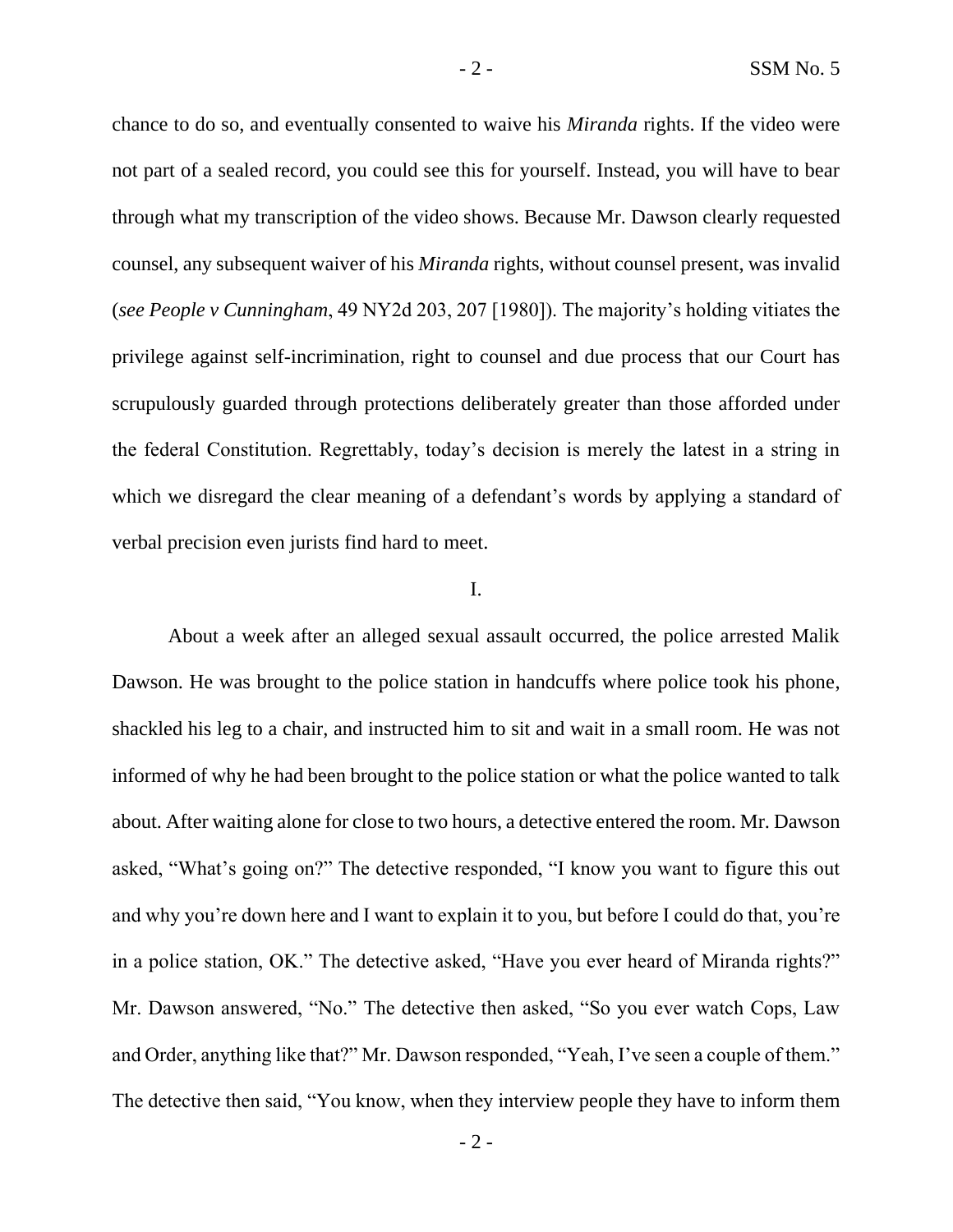of their rights. These are your Miranda rights." Mr. Dawson said, "Oh, the right to remain silent?"

The Detective then read a set of standard *Miranda* rights to Mr. Dawson, including

the right to counsel. After that, the questioning proceeded as follows:

Detective: "Do you understand each of your rights?"

Dawson: "Yeah, definitely. I just wish that I'd memorized my lawyer's number. He's in my phone. **Is it possible for me to like call him or something**?"

Detective: "**Do you want your lawyer here?**"

Dawson: "Right now?"

Detective: "Yeah."

Dawson: "**If I could get a hold of him 'cause I don't know his number; it's in my phone**."

Detective: "OK."

Dawson: "But you could still tell me what's going on though, right?."

Detective: "No, **I can't talk to you if you if you want your lawyer here and you already said you did, so let's, you know what, let's give him a call**."

Dawson: "And if he don't answer then can you come talk to me?"

Detective: "No."

Dawson: "So what happens if he don't answer?"

Detective: "Ah, I mean, we'll, we'll deal with that if it happens. Let's hope he answers. I mean, from the sound of it, **it sounds like you understand your Miranda rights and you want your attorney**."

Dawson: [Inaudible]

Detective: Is that, am I understanding that correctly?"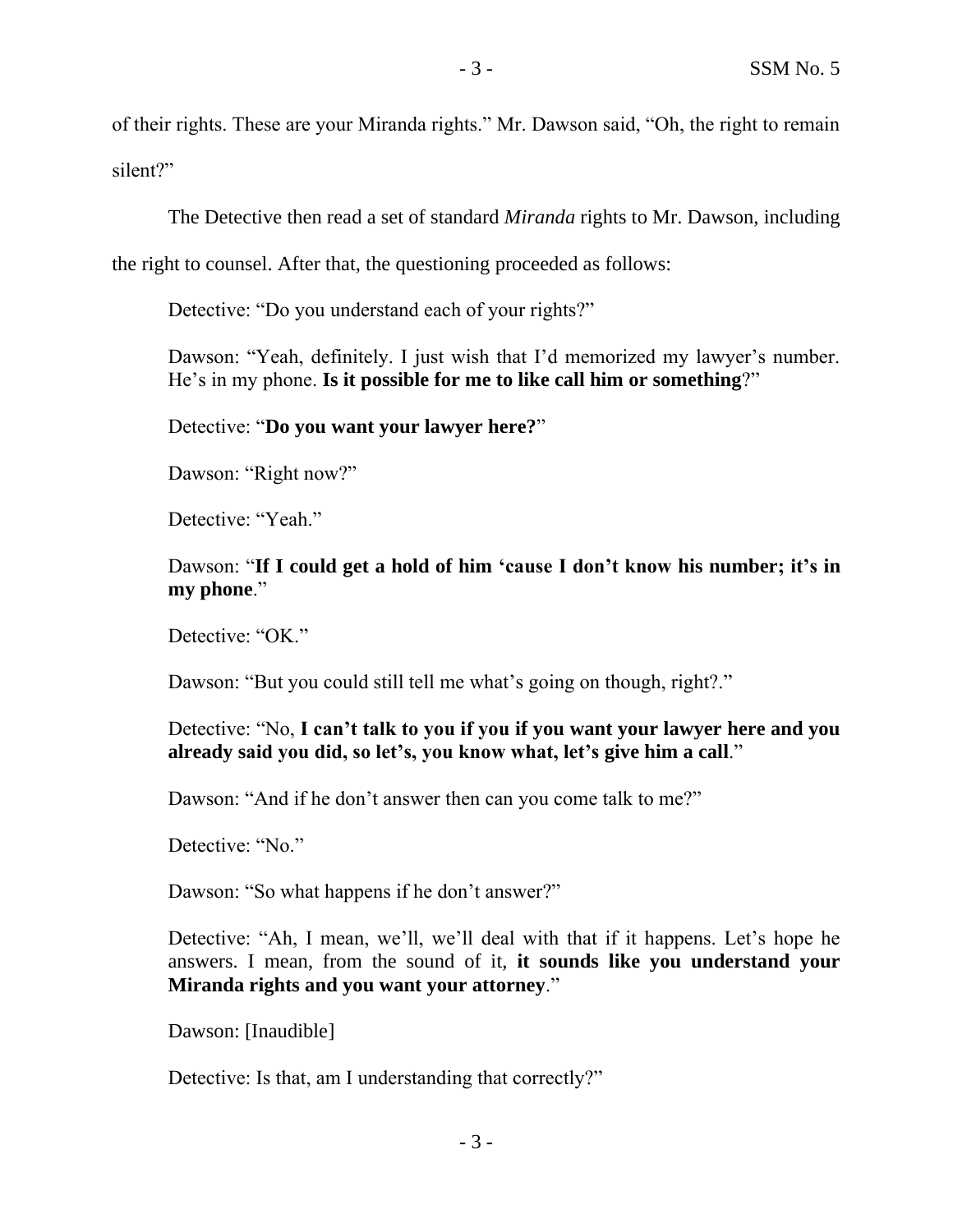Dawson: "Well, yeah, I just, to be honest I just really want to know what's going on, you said something about [not discernable], you know, I don't know what the hell happened, what incident happened. I just really want to know what's going on. That's pretty much it."

Detective: "OK."

Dawson: "That's all."

Detective: "OK. So just hang, hang tight for a minute, OK? **We'll get your phone, we'll go from there.**"

At that point, the detective left the interrogation room, purportedly to get Mr. Dawson's phone so he could call his lawyer. I have highlighted portions of the questioning to show not only that Mr. Dawson clearly asked to contact his lawyer, but also that the detective plainly expressed his understanding that Mr. Dawson had asked for counsel to be present "right now." As I explain below, once Mr. Dawson invoked his right to counsel, it is legally impossible for him to change his mind unless is lawyer is present when he does so.

What happened next, though, is that Mr. Dawson was not given his phone, was not given any means to contact counsel, and no one attempted to contact his counsel on his behalf. Instead, less than two minutes later, when the detective next entered, he sat down and said, "Here's the deal, I'm just going to ask you flat out, because we're in the middle of this and this is something we could potentially resolve – do you want your lawyer here or do you want to just figure this out?" Mr. Dawson replied, "I really just want to figure this out." The detective administered *Miranda* warnings again and Mr. Dawson agreed to speak to police. The detective then began to question Mr. Dawson about the interaction he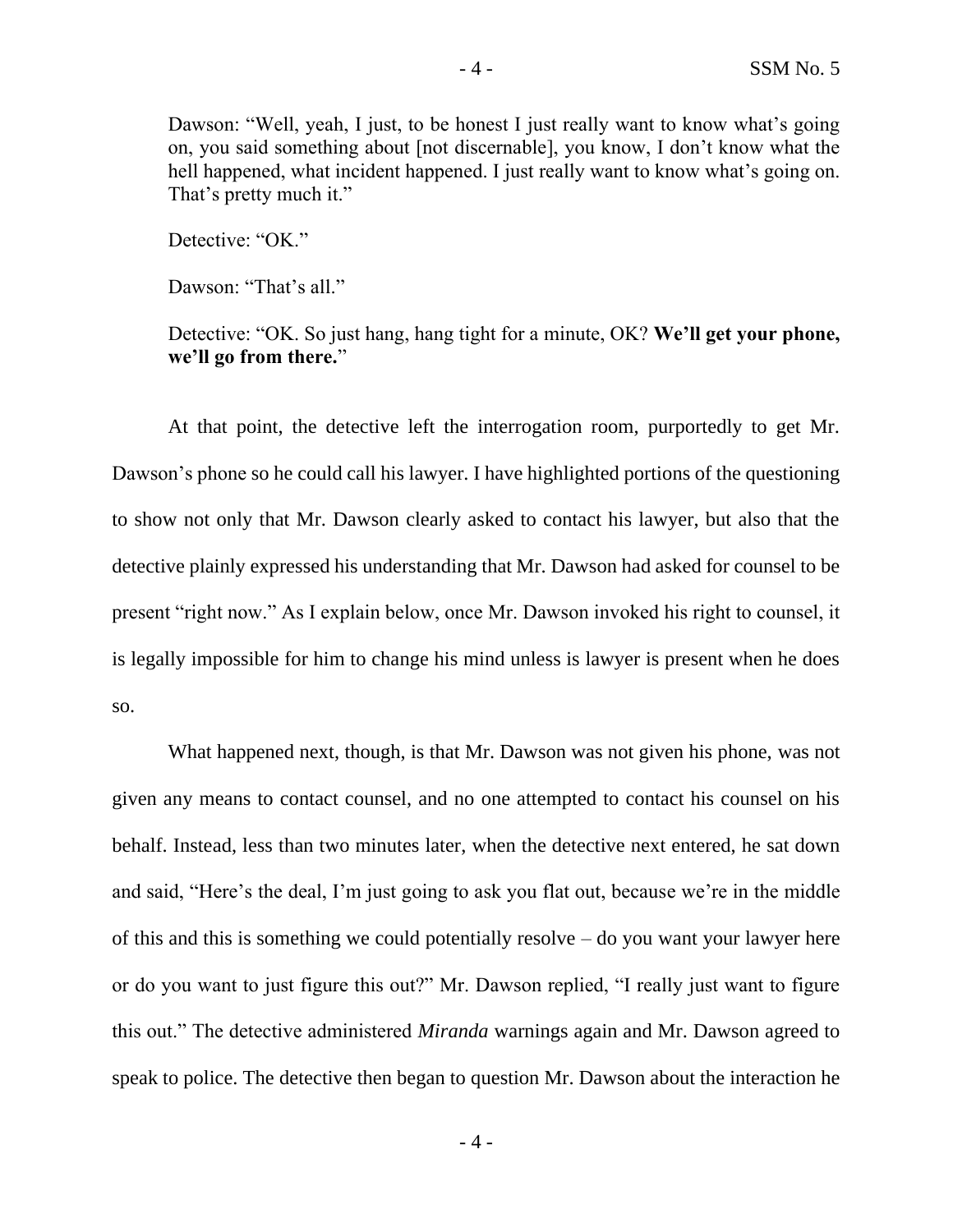had with the victim, which Mr. Dawson initially adamantly maintained was consensual. Eventually, after the detective repeatedly urged Mr. Dawson to tell the truth and suggested that if Mr. Dawson were to appear contrite, it may help his case, Mr. Dawson penned an apology letter to the victim.

Before trial, Mr. Dawson moved to suppress the letter and the statements he made at the police station. The suppression court denied the motion, holding that Mr. Dawson's request for counsel was equivocal and that he voluntarily and knowingly waived his rights. A jury found Mr. Dawson guilty of sexual abuse in the first degree and he was sentenced to 7 years' incarceration and 10 years' post-release supervision. The Appellate Division affirmed the conviction on the ground that "when the detective asked defendant if he wanted his attorney present, defendant was vague, never respond[ing] affirmatively or negatively" (195 AD3d 1157, 1158-1159 [3d Dept 2021]). The court explained that "[a]t no time did the defendant request his counsel to be present and he acted in a manner consistent with a desire to fully and frankly cooperate in providing information to the detective" (*id.* at 1159). Mr. Dawson appeals.

#### II.

The right to counsel in New York is robust and one our court has vigilantly guarded (*see Cunningham*, 49 NY2d at 207). Indeed, although "[t]he Right to Counsel Clause in the State Constitution is more restrictive than that guaranteed by the Sixth Amendment to the United States Constitution (*compare*, NY Const, art I, § 6, *with* US Const 6th, 14th Amends)…by resting the right upon this State's constitutional provisions guaranteeing the privilege against self-incrimination, the right to assistance of counsel and due process of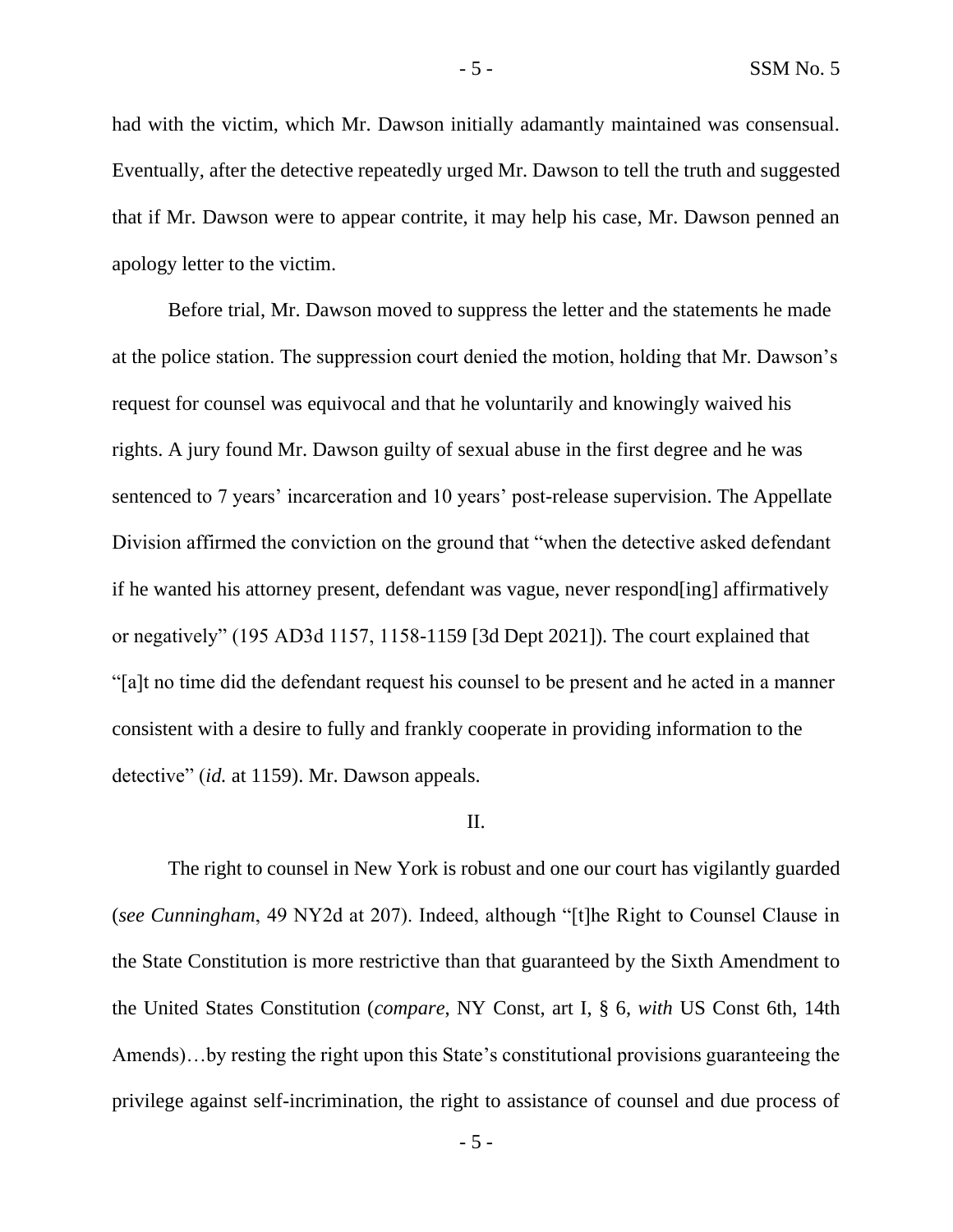law we have provided protection to accuseds far more expansive than the Federal counterpart" (*People v Bing*, 76 NY2d 331, 338 [1990]; *see also People v Settles*, 46 NY2d 154 [1978]). A key example is our requirement that a suspect in a criminal matter, even one not yet charged or arraigned, who requests representation may not be questioned further in the absence of an attorney (*Cunningham*, 49 NY2d at 205, 207). By extension, a suspect who has invoked the right cannot voluntarily waive the right to counsel without an attorney present (*id.* at 205). That rule, among other strictures of this State's right to counsel, "breathe[] life into the requirement that a waiver of a constitutional right must be competent, intelligent and voluntary" (*People v Hobson,* 39 NY2d 479, 484 [1976]).

For New York's "indelible" right to counsel to attach, "the invocation of counsel by an uncharged defendant…must be unequivocal" (*People v Mitchell*, 2 NY3d 272, 276 [2004]). Whether a request "is or is not equivocal" is a mixed question of law and fact "that must be determined with reference to the circumstances surrounding the request including the defendant's demeanor, manner of expression and the particular words found to have been used by the defendant" (*People v Glover*, 87 NY2d 838, 839 [1995]). Reviewing an Appellate Division determination of a mixed question of law and fact, we look only for support in the record; "[w]hen there is support in the record…the issue is beyond further review by this Court" (*People v Porter*, 9 NY3d 966, 967 [2007]).

A request for counsel is equivocal when it is "unambiguously negated" at the same time that it is asked (*People v Glover*, 87 NY2d 838, 839 [1995]), or when the request is posed as a question such as "[s]hould I speak to a lawyer" (*People v Hicks*, 62 NY2d 969, 970 [1987]). Similarly, a suspect's mention of lawyer or "suggest[ion] to the police that

- 6 -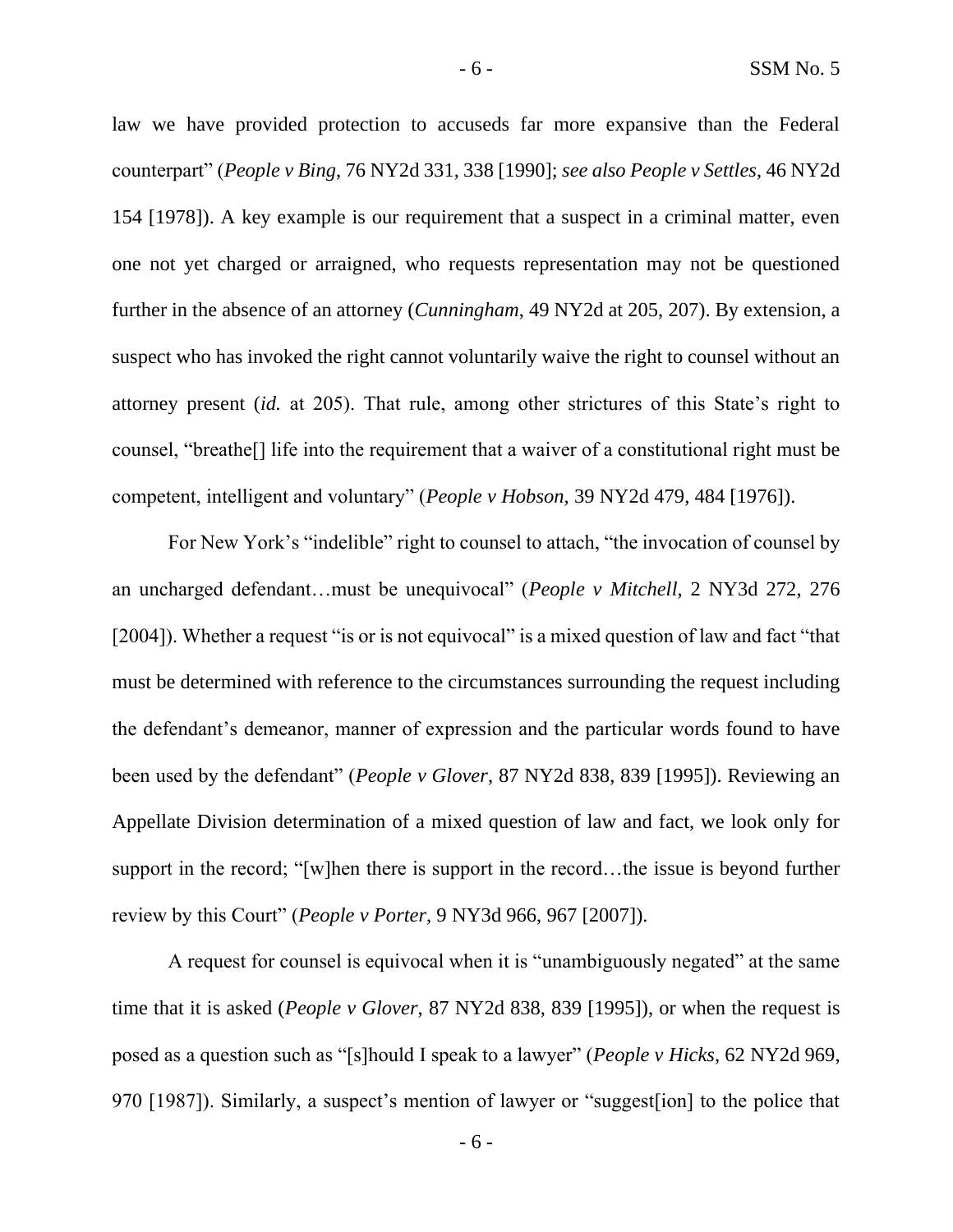[the person] might consult a lawyer" is equivocal (*People v Rowell*, 59 NY2d 727, 730 [1983]). Nor, finally, is a mere suggestion "that counsel might be desired" sufficient to unequivocally invoke the indelible right to counsel (*Mitchell*, 2 NY3d at 276) [holding a mother's mention of her son – the suspect's – lawyer did not unequivocally inform the police of his request for counsel]).

However, an unequivocal request does not require "magic words" (*Mitchell*, 2 NY3d at 276). We have found statements to police to be unequivocal even when suspects have used conditional language or spoken without absolute confidence about their desire for representation. In *People v Harris*, we upheld the Appellate Division's determination that the defendant's statement "*I think* I want to talk to a lawyer" was unequivocal (93 AD3d 58, 60 [2d Dept 2012] [emphasis added], *affd* 20 NY3d 912 [2012]). In *People v Esposito*, the defendant told police, "I *might* need a lawyer" (68 NY2d 961, 962 [1986] [emphasis added]). We held the statement "constituted a request for counsel" (*id.*). Finally, in *People v Porter*, we reversed the Appellate Division's determination that the defendant's statement to police "*I think* I need an attorney" was insufficient to unequivocally inform the police of his desire for counsel, determining the record could support no other reasonable interpretation of the request (*People v Porter*, 9 NY3d 966, 967 [2007] [emphasis added]).

The Appellate Division has distilled this inquiry to a determination of whether a reasonable police officer in the circumstances would understand the statement to be a request for an attorney, which we have approved (*see e.g. Harris*, 93 AD3d at 62, *affd* 20 NY3d 912 [2012]). Although this is an "objective" test, we have considered the reaction of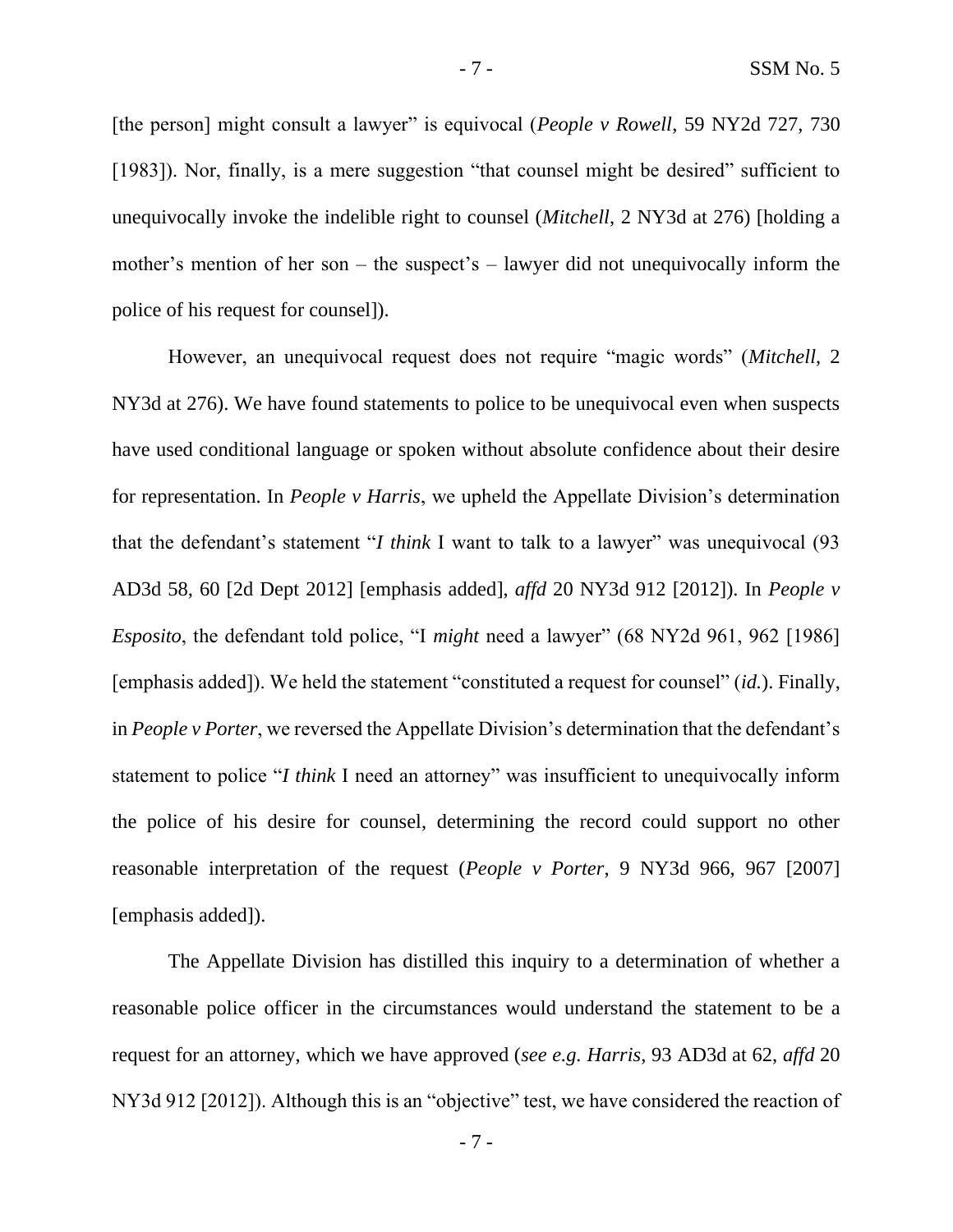law enforcement to a defendant's statement or to similar language as strong record evidence a request was or was not unequivocal (*see e.g.*, *Porter*, 9 NY3d at 967 [weighing that the interrogating officer had made a note that the defendant was requesting an attorney]). Indeed, in *Harris*, we upheld the Appellate Division's finding that the defendant's request was unequivocal, in which the court noted "*crucially*, [the investigating officer] clearly understood what the defendant was requesting, as evidenced by the fact that he terminated the interview" (*Harris*, 93 AD3d at 69 [emphasis added]).

Here, Mr. Dawson unequivocally invoked his right to counsel – the record supports no other conclusion. As is clear from the quoted portion of the colloquy with the detective, he twice said he wanted to call his lawyer, and the detective twice expressly stated that he understood Mr. Dawson had asked to call counsel and therefore the detective could no longer speak to Mr. Dawson. Additionally, the detective then told Mr. Dawson to wait while the detective retrieved Mr. Dawson's phone so he could call counsel.

Mr. Dawson's statements do not inquire if having a lawyer would be a good idea, nor do they merely inform the police that Mr. Dawson may consult a lawyer or that he has a lawyer retained for a different matter (*cf. Rowell*, 59 NY2d at 730; *Hicks*, 62 NY2d at 970; *Mitchell*, 2 NY3d at 276). Rather, in response to being read his *Miranda* rights, and asked if he understood those rights, Mr. Dawson said that he had a lawyer and asked if it would be possible to call that person, whose number was located in his (confiscated) personal phone. Moreover, as in *Porter* and *Harris*, in which the interviewing police officers documented their understanding that the defendants had unequivocally requested counsel, here the interrogating detective twice stated that he understood Mr. Dawson to be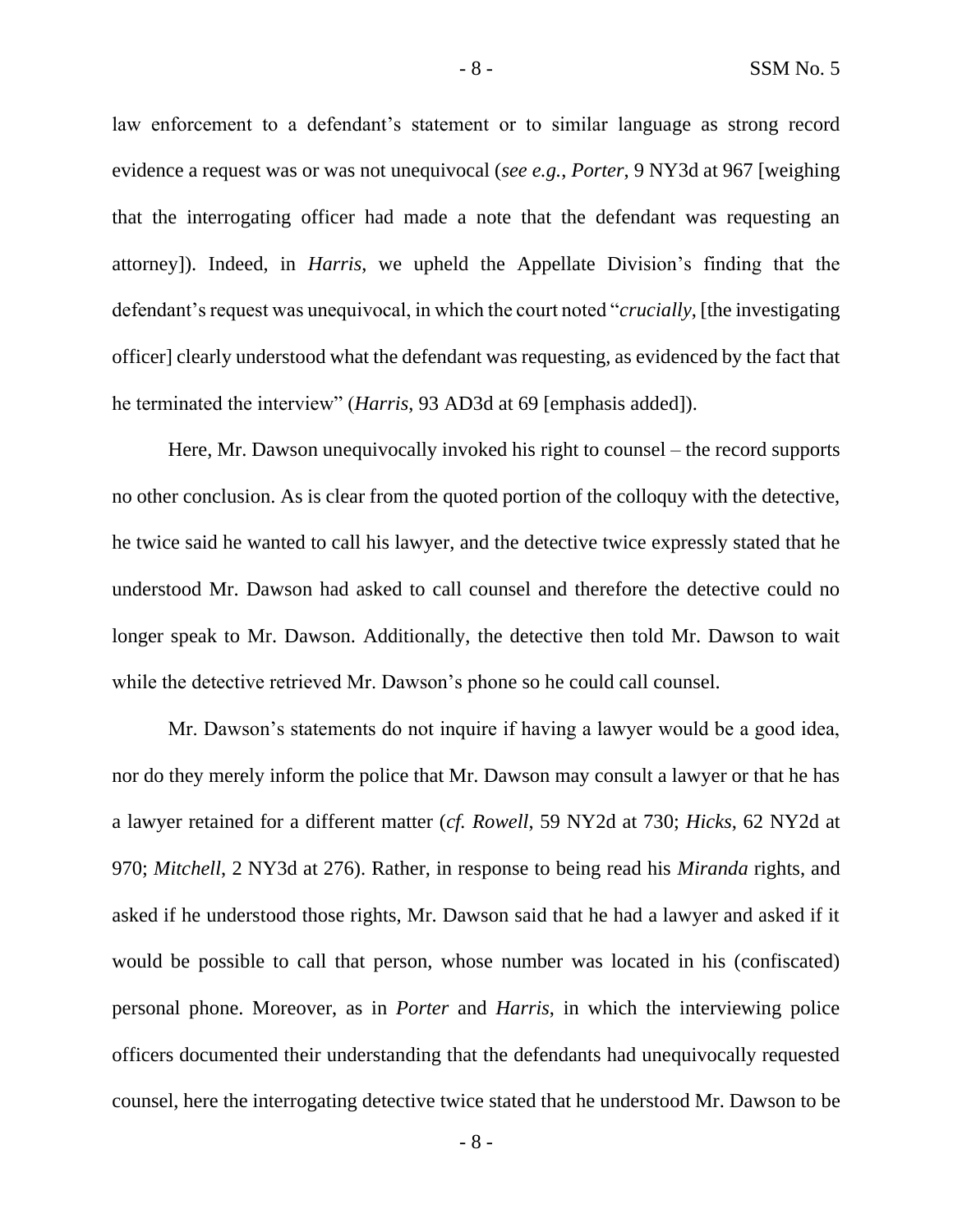invoking his right to counsel and told Mr. Dawson he was suspending the interrogation to retrieve Mr. Dawson's phone to enable a call to counsel. Finally, Mr. Dawson's interest in knowing what was going on, particularly why he had been detained, and for how long he would be kept at the police station just hours before he was expected at work, does not in any way diminish the clarity of his request for counsel: a defendant can simultaneously want to know the charge against him and to be represented by counsel.

Nor does Mr. Dawson's phrasing render his request for counsel equivocal. In the days before cellular phones, if Mr. Dawson had said, "If I could get a hold of him by using one of your phones," or "if you would allow me to call him," we could hardly conclude that Mr. Dawson was suggesting that he did not really *want* to contact his lawyer – just that he was unsure if he *would be allowed* to. Likewise, Mr. Dawson's phrasing of his reiterated request as "is it possible for you to like call him or something" does not indicate any lack of desire to call his lawyer, but rather a lack of certainty about whether he could contact the lawyer directly or perhaps the police would have to make the initial contact for him. His phrasing is less equivocal than the phrasing we have previously held unequivocal in *Harris*, where the defendant said "I think I want a lawyer" – which suggests some uncertainty about the desire to contact a lawyer, not the practical ability to do so (93 AD3d at 60). Similarly, we held the request in *Esposito* unequivocal even though the defendant said "I might need a lawyer" (68 NY2d at 962), which again expresses some uncertainty about the defendant's desire for representation – not his concern that he might not be allowed or able to contact the lawyer. If the conditional language in those cases was

 $-9 -$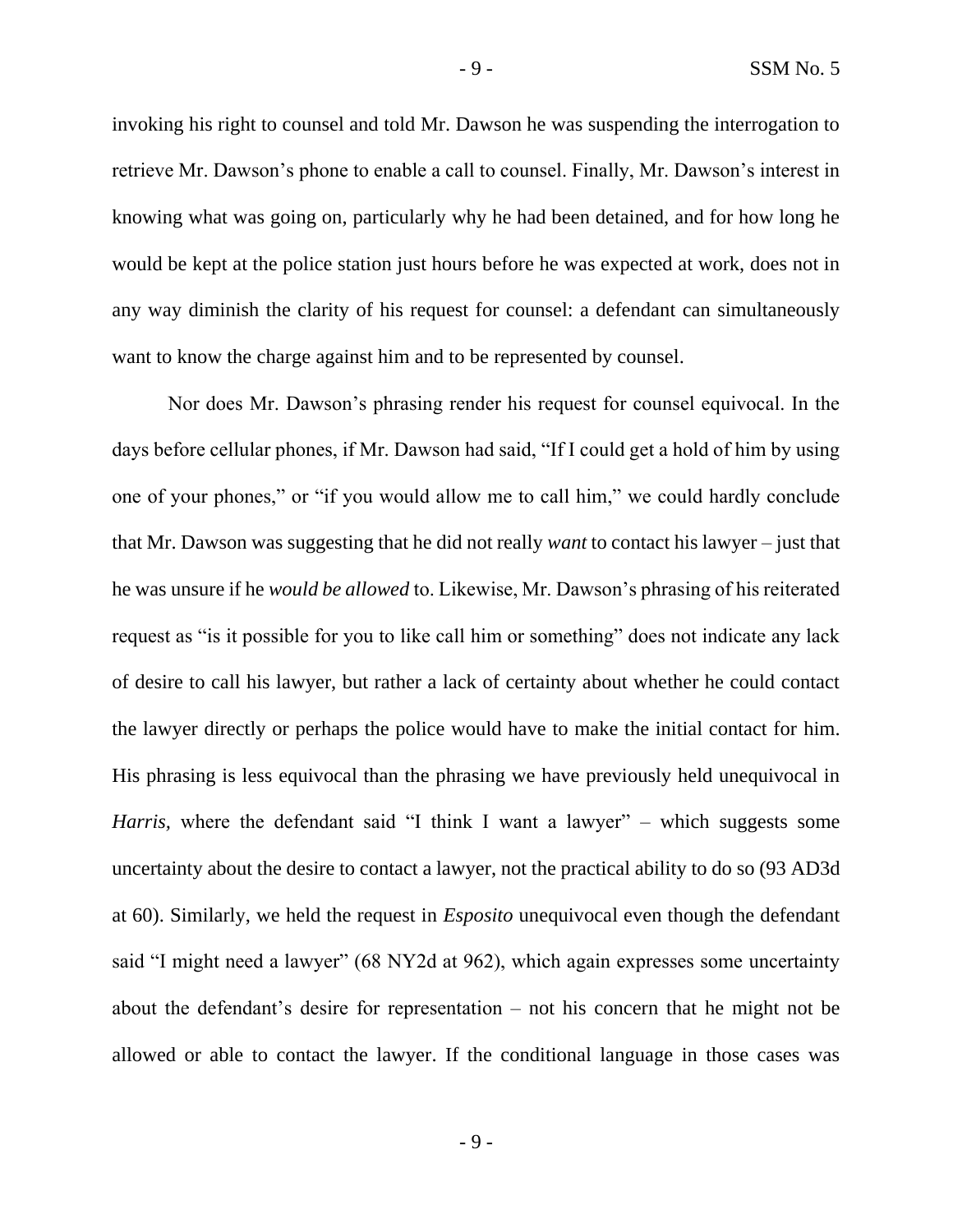insufficient to render the request equivocal, *a fortiori* Mr. Dawson's statements here are unequivocal.

The context of Mr. Dawson's statement is also germane to determining its clarity. Mr. Dawson phrased his first request in response to the detective's reading of *Miranda* warnings that expressly identified Mr. Dawson's right to counsel, followed by the detective's query as to whether Mr. Dawson understood each of those rights. Mr. Dawson's first response is wholly unambiguous in context. The *Miranda* warnings did not address the situation in which he found himself: he had a lawyer, wanted to contact the lawyer, but had not memorized his lawyer's phone number and the only means he had of accessing it was in his personal phone, which the police had confiscated. How else could he inquire as to the possibility of exercising his right other than to first ask if he could call his lawyer and then, having not received a direct response to that question, ask if the police could call for him, using the number found in his personal phone? Under our settled caselaw and any colorable view of the interrogation video, Mr. Dawson's request for counsel was clear, and no waiver outside of counsel's presence could occur.

#### III.

There is a further reason why the evidence obtained through interrogation of Mr. Dawson should be suppressed. The interrogation here "vitiated or at least neutralized the effect" of the *Miranda* warnings issued to Mr. Dawson (*People v Dunbar*, 24 NY3d 304, 316 [2014]). In *Dunbar*, we held invalid a practice in in which police would, in prearraignment interviews, in addition to the administration of normal *Miranda* warnings, provide a preamble (24 NY3d 304, 308 [2015]). The preamble informed individuals this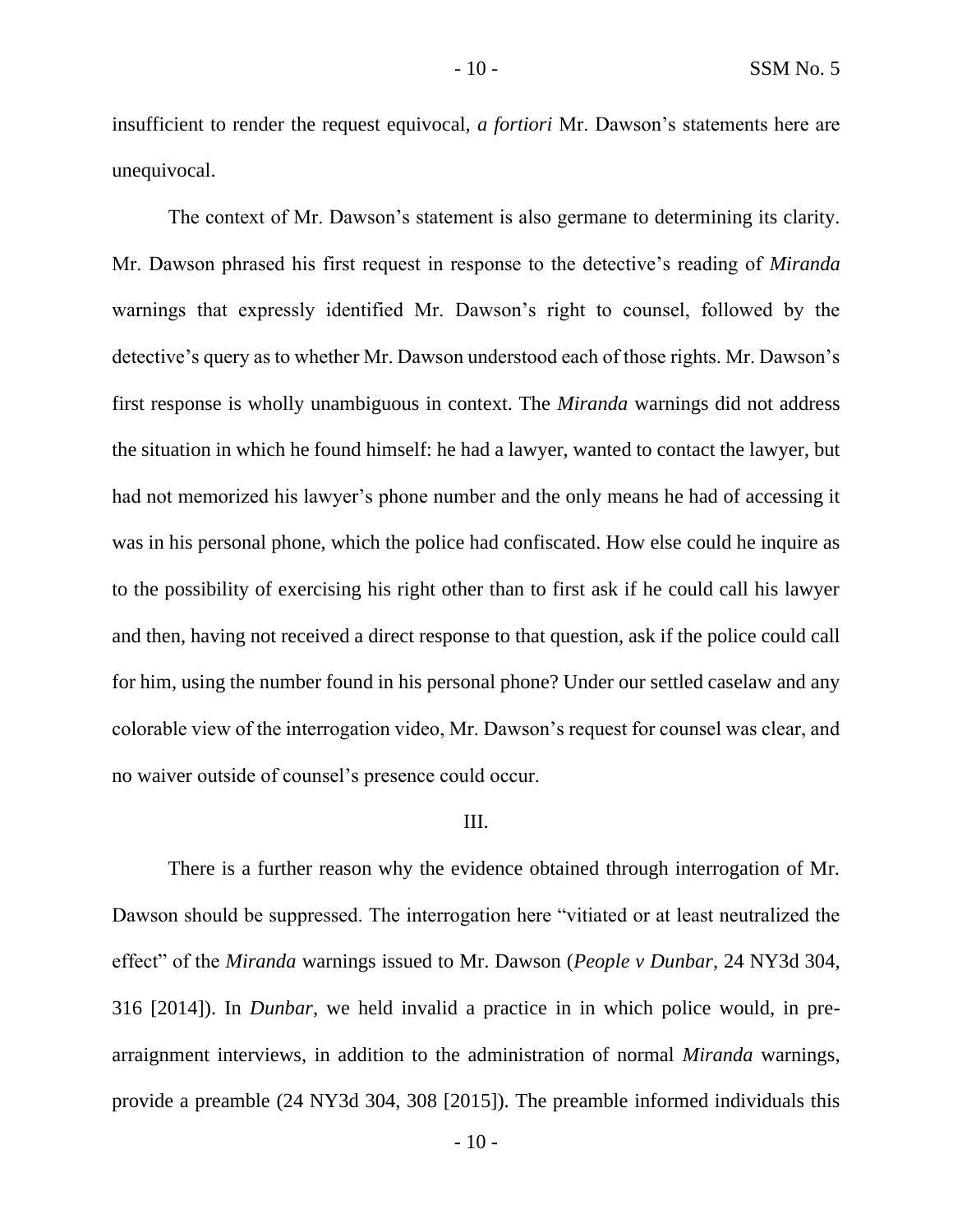was their "opportunity to tell [their] story" and the only chance to do so before going before a judge (*id.* at 308). We held such a preamble "undermined the subsequentlycommunicated *Miranda* warnings to the extent that [defendants] were not adequately and effectively advised of the choice the Fifth Amendment guarantees against selfincrimination . . . before they agreed to speak with law enforcement authorities (*id.* at 308, citing *Missouri v Seibert*, 542 US 600, 611 [2004], quoting *Miranda*, 384 US at 467 [internal quotation marks omitted]).

The interrogation here offends *Dunbar*'s rule; indeed, the practice here is worse than the one we disapproved there. In *Dunbar*, the hortatory preamble was given before the *Miranda* warnings, thus raising the possibility that the warnings had been diluted. In such a circumstance, it would be impossible to know whether, had the warnings been given correctly, what the defendant would have chosen to do. Here, in contrast, the warnings were given correctly without preamble – and we know that Mr. Dawson chose to invoke his right to counsel. Only after he had done so twice, and only after the detective had twice expressly acknowledged that Mr. Dawson had done so, and then told Mr. Dawson that he would be allowed to call counsel, did the detective then launch into the exhortation we found unconstitutional in *Dunbar*. That is, where the improper exhortation in *Dunbar* might have polluted the *Miranda* warnings, here, it decidedly did.

Mr. Dawson's interrogation bears several hallmarks of police practices meant to induce the interrogee into making incriminating statements in derogation of the Fifth Amendment and New York Constitution's right to counsel, self-incrimination and due process guarantees. First, Mr. Dawson was left isolated in a small room, one leg shackled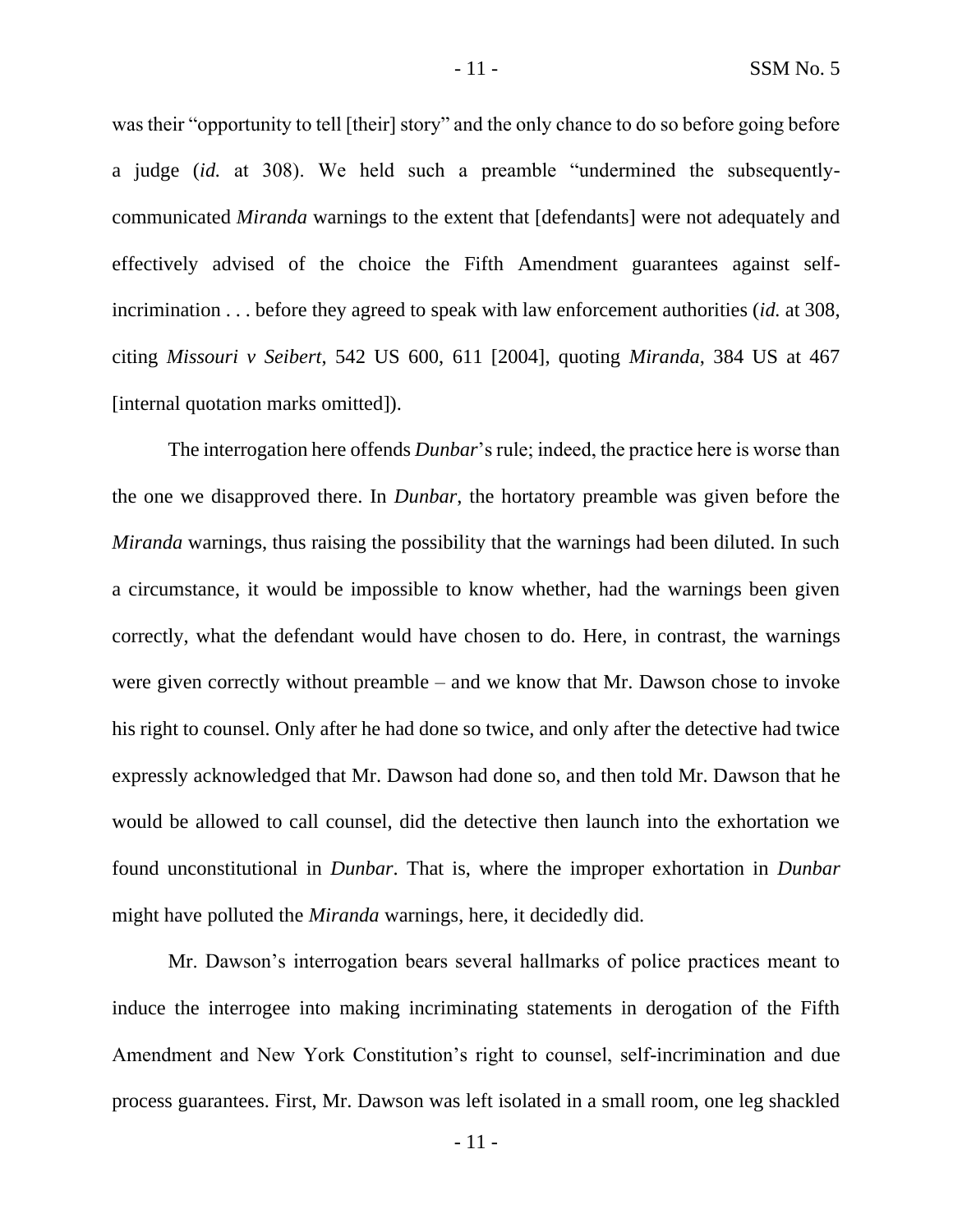to a chair, with no information. As the U.S. Supreme Court noted in *Miranda,* reviewing a police instruction manual at the time, a major goal of police interrogation is to psychologically manipulate the suspect, largely by isolating the person from friends and family and familiar settings and speaking to them alone (*Miranda v Arizona*, 384 US 436, 449 [1966]). Although not illegal, the detention set the scene for the proceeding conduct and increased its impact.

Second, the detective, rather than scrupulously adhering to what he clearly perceived to be a request for counsel by ceasing all questioning, continued to ask Mr. Dawson if he wanted a lawyer. When Mr. Dawson first asked if the police could call his lawyer, rather than answering the question, the detective responded by asking again: "Do you want your lawyer right now?" After telling Mr. Dawson that he would retrieve his phone so that Mr. Dawson could speak to his lawyer, the detective returned less than two minutes later, saying: "Here's the deal, I'm just going to ask you flat out, because we're in the middle of this and *this is something we could potentially resolve* – do you want your lawyer here or do you want to just figure this out?" The effect of the repeated questioning about Mr. Dawson's desire for counsel, even though the officer separately and repeatedly affirmed that he understood Mr. Dawson to want his attorney, clearly communicated to Mr. Dawson that he would be better off were he to go forward without his attorney. The detective's statement that "this is something we could potentially resolve" – after having confirmed Mr. Dawson's request to contact his counsel – is particularly concerning. The statement implied that Mr. Dawson, if he were to abandon his right to counsel, might be able to very quickly settle the matter without issue. Of course, nothing could be farther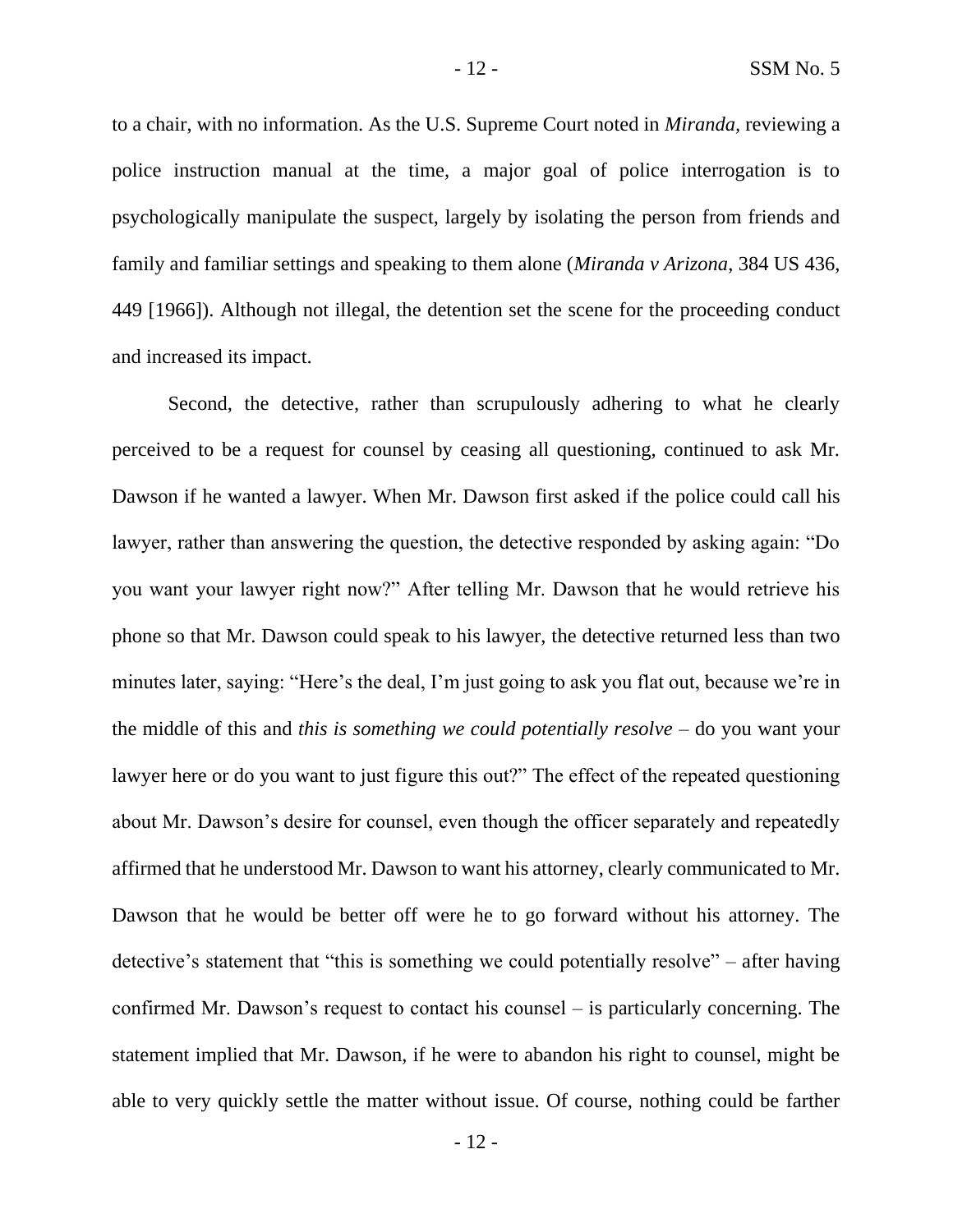from the reality of police interrogation in general<sup>2</sup> or this interrogation in particular – after Mr. Dawson agreed to answer questions in order to "know what's going on" the detective proceeded to interrogate him for a length of time before communicating the reason for his arrest.<sup>3</sup> The detective's general willingness to communicate to Mr. Dawson what might best help his case is fully evident from the entirety of the interview, but particularly when the detective suggested to Mr. Dawson that writing an apology letter to the victim would be in his best interest. As the detective explained at the suppression hearing, he did not require Mr. Dawson to write the letter, but "I told him that it is all in how you handle what happens, and that if he is sincere that could potentially benefit him." Particular in a case such as this, where the sole issue was whether the sexual act was consensual, this is exactly the type of false legal advice the *Miranda* court sought to curb and that any lawyer would have advised immediately against (*Miranda*, 384 US at 455 ["When normal procedures fail to produce the needed result, the police may resort to deceptive stratagems such as giving false legal advice"]). This type of practice is a reason *Miranda* warnings and the exclusionary rule exist.

### IV.

<sup>2</sup> *See generally* James Duane, You Have the Right to Remain Innocent: What Police Officers Tell Their Children About the Fifth Amendment (Little A, New York, 2016).  $3$  The detective's subsequent imploring of Mr. Dawson to just tell the truth and work with him bears striking similarity to other police strategies described in *Miranda*, quoting the police manual: "The interrogator should respond by suggesting that the subject first tell the truth to the interrogator himself rather than get anyone else involved in the matter….The interrogator may also add, 'Joe, I'm only looking for the truth, and if you're telling the truth, that's it. You can handle this by yourself'" (*Miranda*, 384 US at 454).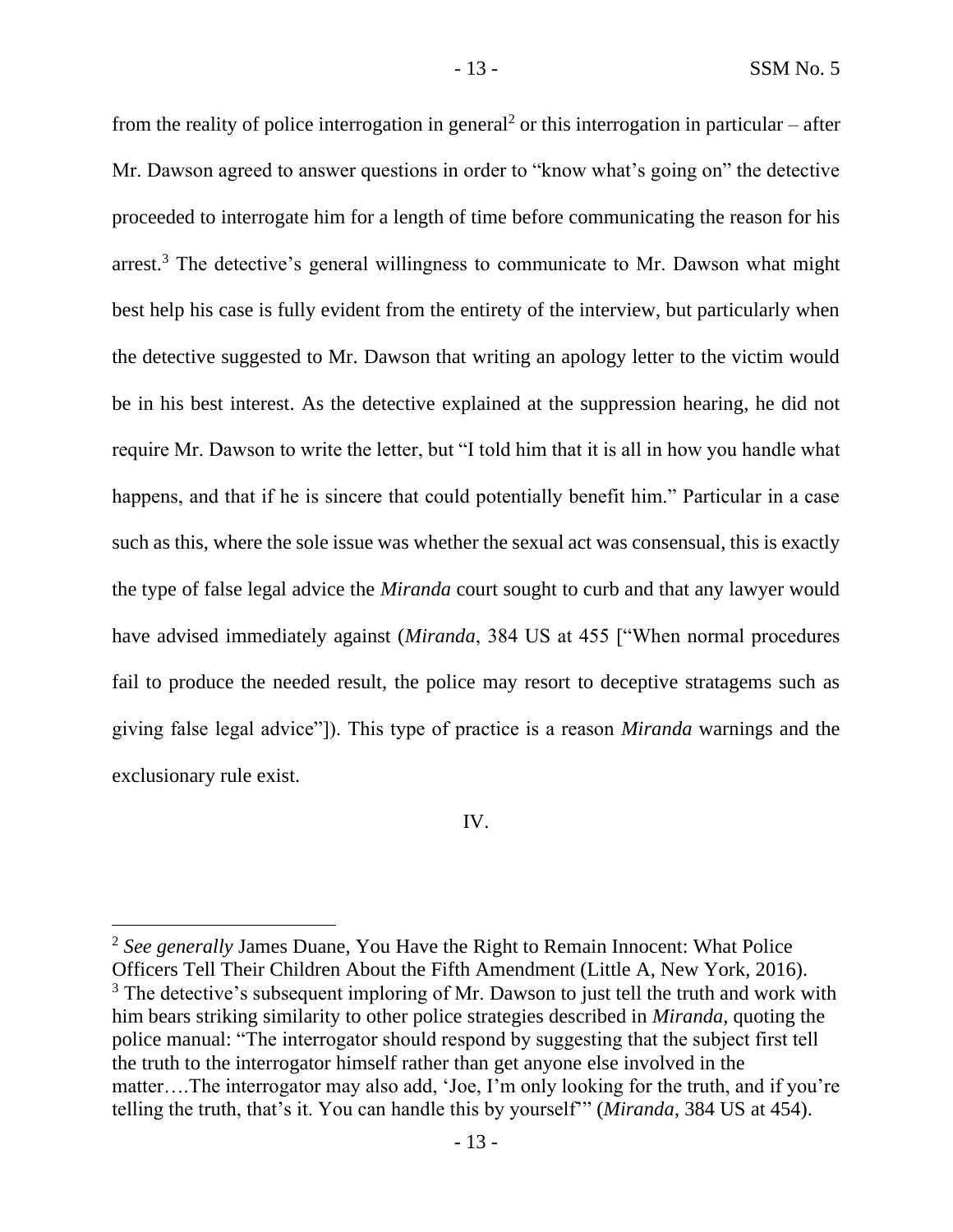Mr. Dawson unequivocally requested counsel. The detective repeatedly stated that he understood Mr. Dawson to have requested counsel. Why doesn't the majority? I have no good answer, only an observation. Today's holding is like several others in which our Court has imposed a high and unrealistic linguistic burden on criminal defendants – where the intent is clear, but some better choice of words can be imagined, often finding ambiguity in deferential language. For example, in *People v Silburn*, the Court upheld the Appellate Division's finding that a defendant's statement to the trial court "I would like to know if I could proceed as pro se" as equivocal because the defendant *also* requested a lawyer be available as an aide (31 NY3d 144, 162 [2018, Wilson, J, dissenting]). In *People v Duarte*, the Court again interpreted the defendant's statement "I would love to go pro se," despite abundant clarity, as insufficiently clear and unequivocal (37 NY3d 1218 [2022]. In *People v Brown*, the Court held the defendant's agreement to waive his right to appeal waived his right to speak at sentencing, despite his clear requests to do so – "Am I going to get a chance to talk?" (37 NY3d 940, 941, 943 [2021, Wilson, J., dissenting]). Despite our eschewing the need for "magic words" in theory, we seem to require them in practice.

The Court's failure construe defendants' speech in a commonplace, contextualized, or even reasonable manner misapprehends the animating concerns behind our state's expansive guarantees of the privilege against self-incrimination, right to counsel and due process. Our hallmark right to counsel cases show deep recognition of the fear and intimidation inherent in police interrogation and investigation. We have noted that the rights we have recognized in this state not only "preserve the civilized decencies,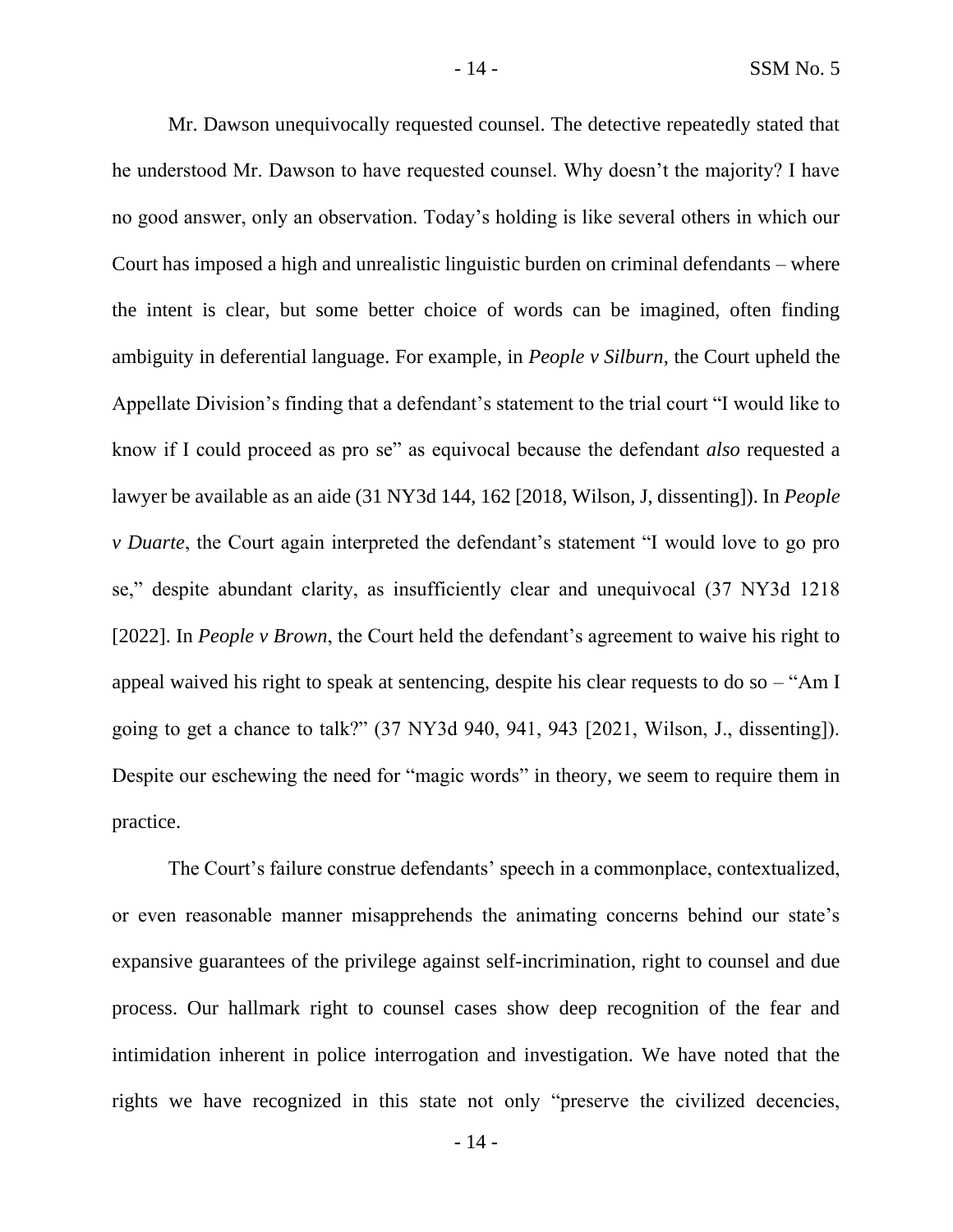but…protect the individual, often ignorant and uneducated, *and always in fear*, when faced with the coercive police power of the State" *(Hobson,* 39 NY2d at 485 [emphasis added]). When we announced the rule that an uncharged suspect could invoke the indelible right to counsel, we explained the right was grounded in our desire to guard against waiver of important constitutional rights "out of ignorance, confusion or *fear*" (*Cunningham*, 49 NY2d at 207 [emphasis added]). It is tragic to develop such a beautifully justified constellation of rights – one meant to offset the fear an individual subject to the coercive power of the state must inevitably feel – only to dim them because fear affected a person's speech. And when it is not fear that shapes a defendant's word choice, it is often the custom of using the conditional tense when speaking to those in power: adopting a more deferential tone with a trial court or the police officers in whose control a defendant's liberty and immediate safety rests may be advantageous.

Penalizing criminal defendants for fearful or deferential speech that otherwise clearly articulates their desires is detrimental for those individuals, but also damages the integrity of the justice system as a whole. We have recognized:

> "the assistance of counsel is essential not only to insure the rights of the individual defendant but for the protection and well-being of society as well. The right of any defendant, however serious or trivial his crime, to stand before a court with counsel at his side to safeguard both his substantive and procedural rights is inviolable and fundamental to our form of justice" (*Settles*, 46 NY2d at 161).

Indeed, "[t]he danger is not only the risk of unwise waivers of the privilege against self incrimination and of the right to counsel, but the more significant risk of inaccurate, sometimes false, and inevitably incomplete descriptions of the events described" (*Hobson*,